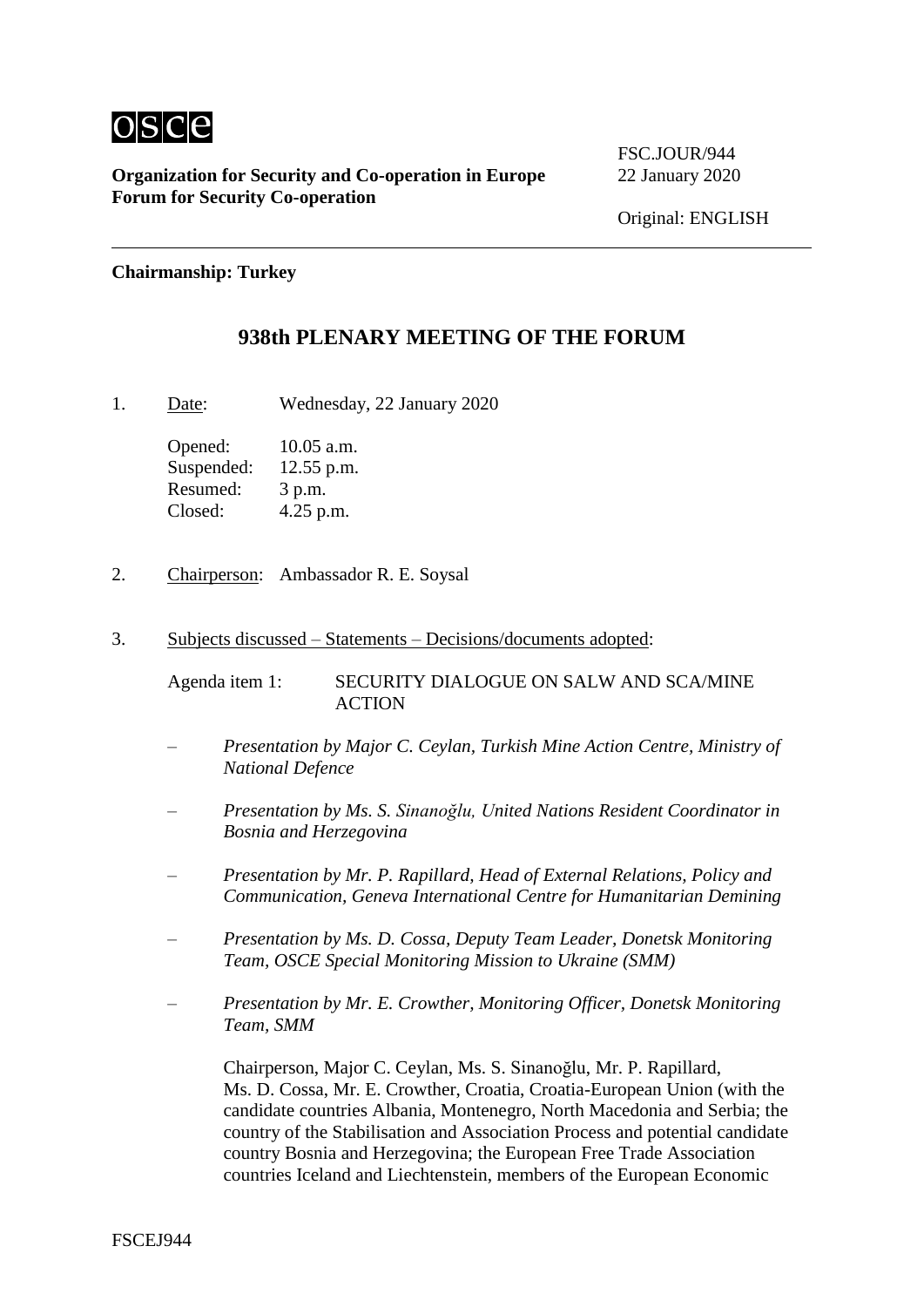Area; as well as Andorra, Moldova, San Marino and Ukraine, in alignment) (FSC.DEL/16/20), Bosnia and Herzegovina (FSC.DEL/22/20 OSCE+), United States of America, United Kingdom, Canada, Azerbaijan, Armenia, Switzerland (FSC.DEL/18/20 OSCE+), Russian Federation, France, Ukraine (FSC.DEL/19/20 OSCE+), Serbia, Chairperson of the Informal Group of Friends on Small Arms and Light Weapons and Stockpiles of Conventional Ammunition (Latvia) (Annex 1), Liechtenstein, Finland, FSC Co-ordinator for Projects on Small Arms and Light Weapons and Stockpiles of Conventional Ammunition (Hungary)

Agenda item 2: GENERAL STATEMENTS

- (a) *Briefing on the military exercise "DEFENDER-Europe 20" and its linked exercises*: United States of America (FSC.DEL/15/20 OSCE+), Germany, Georgia, Poland, Latvia, Lithuania, Estonia
- (b) *Situation in and around Ukraine*: Ukraine (FSC.DEL/14/20 OSCE+) (FSC.DEL/14/20/Add.1 OSCE+), Croatia-European Union (with the candidate countries Albania, Montenegro and North Macedonia; the European Free Trade Association countries Iceland, Liechtenstein and Norway, members of the European Economic Area; as well as Andorra, Georgia, Moldova, San Marino and Ukraine, in alignment) (FSC.DEL/17/20/Corr.1), Russian Federation, United States of America, Canada, Croatia-European Union

Agenda item 3: ANY OTHER BUSINESS

- (a) *Briefing on the 86th meeting of the OSCE Communications Group, held on 12 December 2019 (FSC.GAL/154/19)*: Representative of the Conflict Prevention Centre
- (b) *Call for applications for the 2020 OSCE Scholarship for Peace and Security, and publication of the fact sheet "OSCE Forum for Security Co-operation: Dialogue, transparency, confidence-building"*: Representative of the Conflict Prevention Centre (Annex 2), Germany, United Kingdom, FSC Co-ordinator for Matters Related to UNSCR 1325 (United Kingdom), Switzerland
- (c) *Matters of protocol*: Albania, Chairperson, Croatia
- 4. Next meeting:

Wednesday, 29 January 2020, at 10 a.m., in the Neuer Saal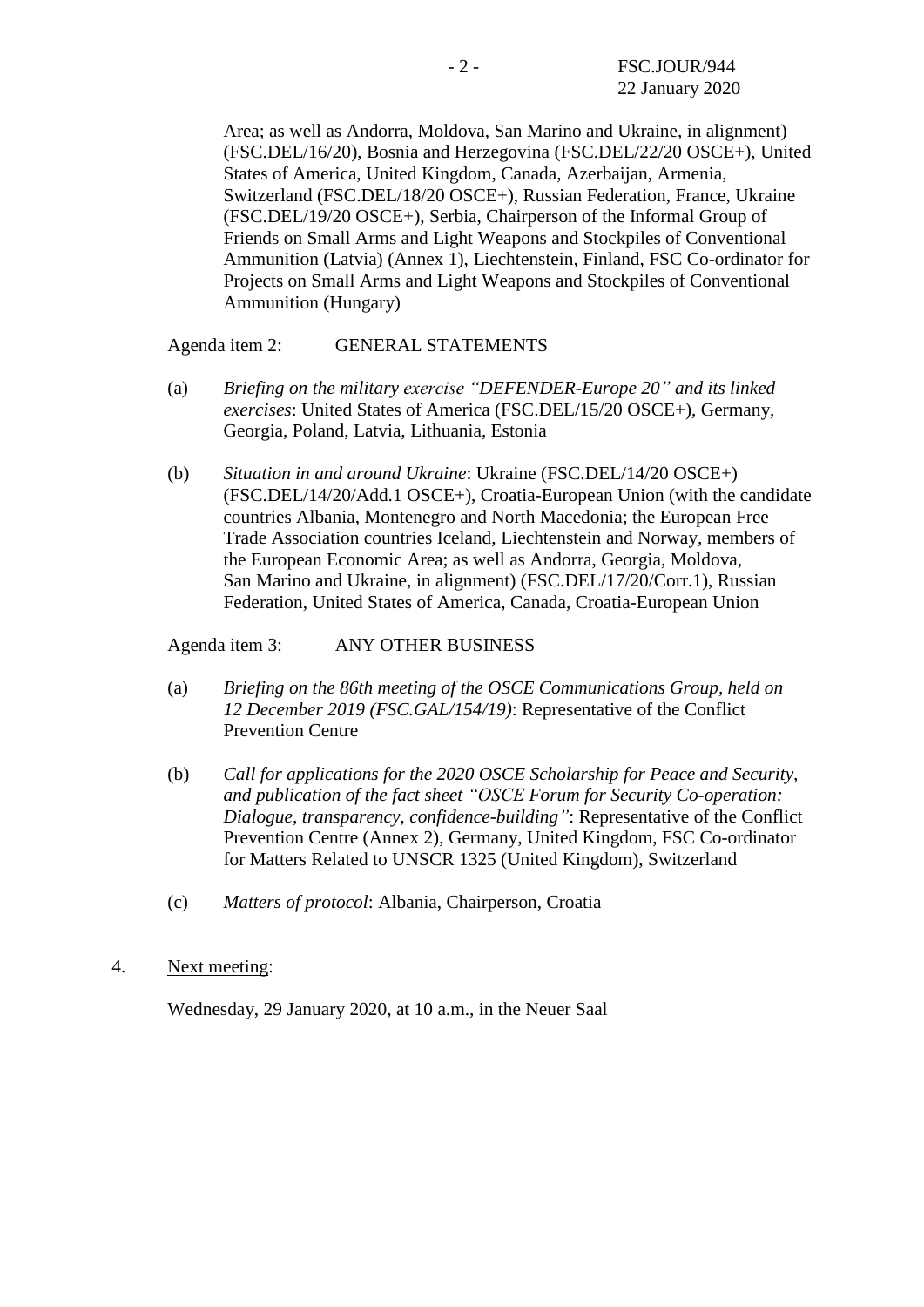

**Organization for Security and Co-operation in Europe** 22 January 2020 **Forum for Security Co-operation** Annex 1

FSC.JOUR/944

Original: ENGLISH

**938th Plenary Meeting** FSC Journal No. 944, Agenda item 1

# **STATEMENT BY THE CHAIRPERSON OF THE INFORMAL GROUP OF FRIENDS ON SMALL ARMS AND LIGHT WEAPONS AND STOCKPILES OF CONVENTIONAL AMMUNITION (LATVIA)**

Thank you, Mr. Chairperson.

Dear colleagues, Distinguished speakers,

Today's Security Dialogue has increased our awareness of mine action, notably of its international regulation and of how mine action is applied in practice. Moreover, several challenges that may be encountered during mine action efforts were highlighted. In my capacity as Chairperson of the Informal Group of Friends on Small Arms and Light Weapons (SALW) and Stockpiles of Conventional Ammunition (SCA), I should like to thank the speakers for their valuable contributions on this important topic.

Mine action in the OSCE area has been discussed on numerous occasions within the Forum for Security Co-operation (FSC). For example, in 2019 the Swiss and Tajik FSC Chairmanships devoted Security Dialogues to, respectively, humanitarian demining and regional co-operation in mine action, while in 2018 the Slovenian FSC Chairmanship focused on the role of mine action in the conflict cycle.

### Mr. Chairperson,

As noted in your concept note for today's Security Dialogue (FSC.DEL/12/20), the OSCE is closely involved in mine action efforts at the global level. In particular, mine action is used by the OSCE as a confidence- and security-building measure in conflict prevention and resolution, crisis management and post-conflict rehabilitation. This important aspect serves to define our role and responsibilities, and guides our work within the FSC.

Since 1997, the OSCE participating States have been exchanging information on their policies and practices regarding anti-personnel mines through a dedicated annual questionnaire (the most recent version of which was included as Annex 1 to FSC.DEC/7/04). Although we can rightly take pride in the high rate of response to the questionnaire, we should explore ways of increasing the practical utility of the information exchanged – for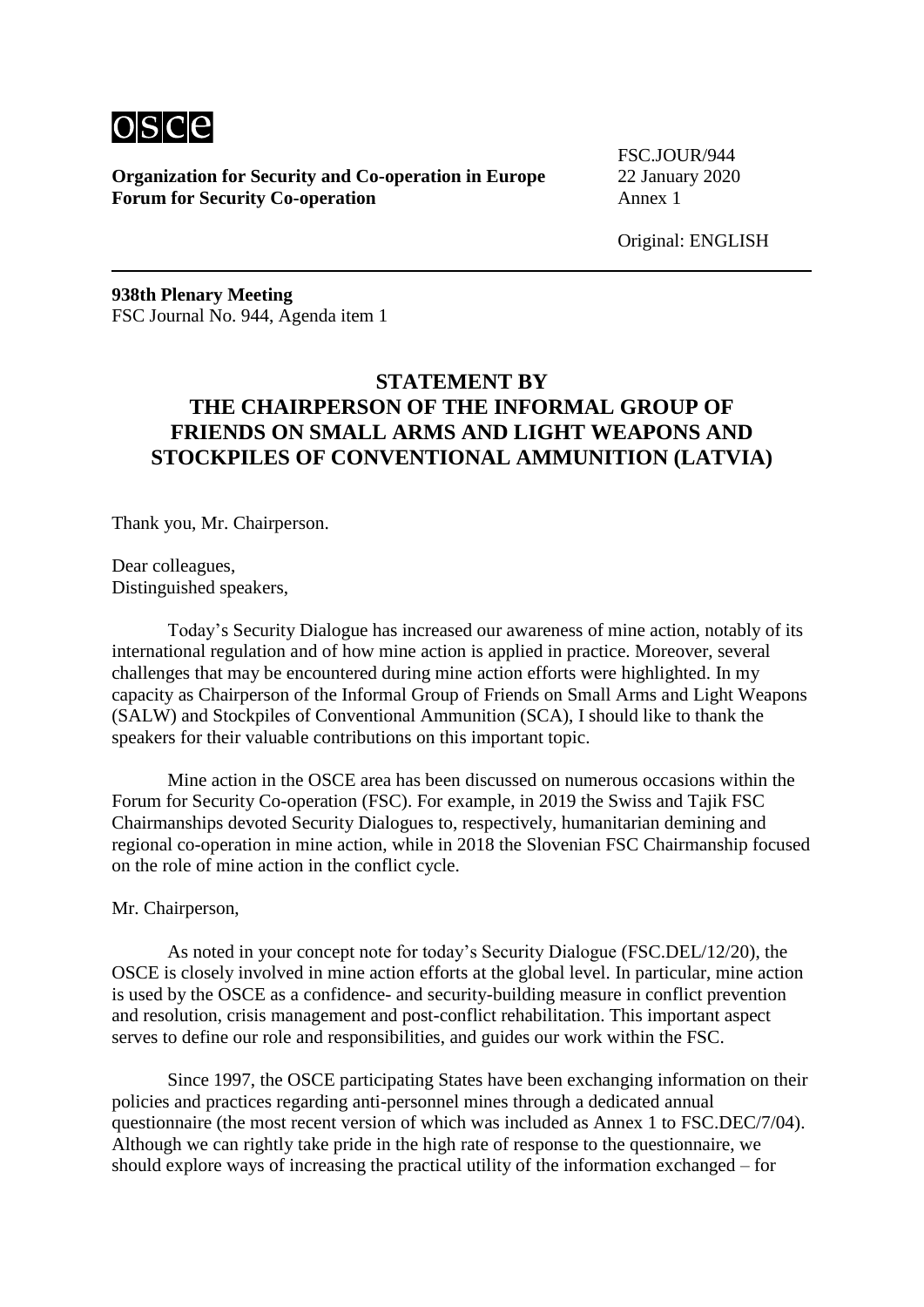example, by following up with the participating States that require assistance in mine clearance, stockpile destruction, mine awareness and/or victim assistance.

In their norm-setting efforts, the OSCE participating States have recognized the risks that mines and explosive devices pose for the safety and security of local populations. We have categorized mines as conventional ammunition in the OSCE Document on SCA. However, although a number of OSCE Best Practice Guides (BPGs) dealing with conventional ammunition mention landmines, they do not give detailed information. Significantly, the comparative study of the OSCE BPGs on SALW and SCA conducted in 2019 (document FSC.GAL/63/129, issued on 6 June 2019) concluded that modules 01.30 and 10.10 of the International Ammunition Technical Guidelines (IATG) provided "more detailed policy considerations and guidance" than the OSCE BPG on the Destruction of Conventional Ammunition, including "an overview of legal obligations to destroy landmines and cluster munitions" that States Parties to the Anti-Personnel Mine Ban Convention and the Convention on Cluster Munitions must comply with.

When reviewing and updating the OSCE BPGs on SALW and SCA, we need to take existing international standards and guidelines into account to avoid any duplication of efforts. As this could well be the case with mine action, we have to look further into this.

In conclusion, I wish to mention what I consider to be the highlights so far in the review and update process:

- The United Kingdom has taken the lead in updating the BPG on National Procedures for Stockpile Management and Security;
- The United States of America has taken the lead in updating the above-mentioned BPG's annex on man-portable air defence systems, and also the BPG on National Procedures for the Destruction of SALW;
- France and Germany have taken the lead in updating the BPG on Minimum Standards for National Procedures for the Deactivation of SALW; and
- Germany has taken the lead in updating the BPG on Ammunition Transportation.

I commend these countries for the initiative they have shown. A number of other participating States are engaging in and supporting the process, and I invite more to join in these efforts.

Thank you for your attention.

I kindly ask that this statement be attached to the journal of the day.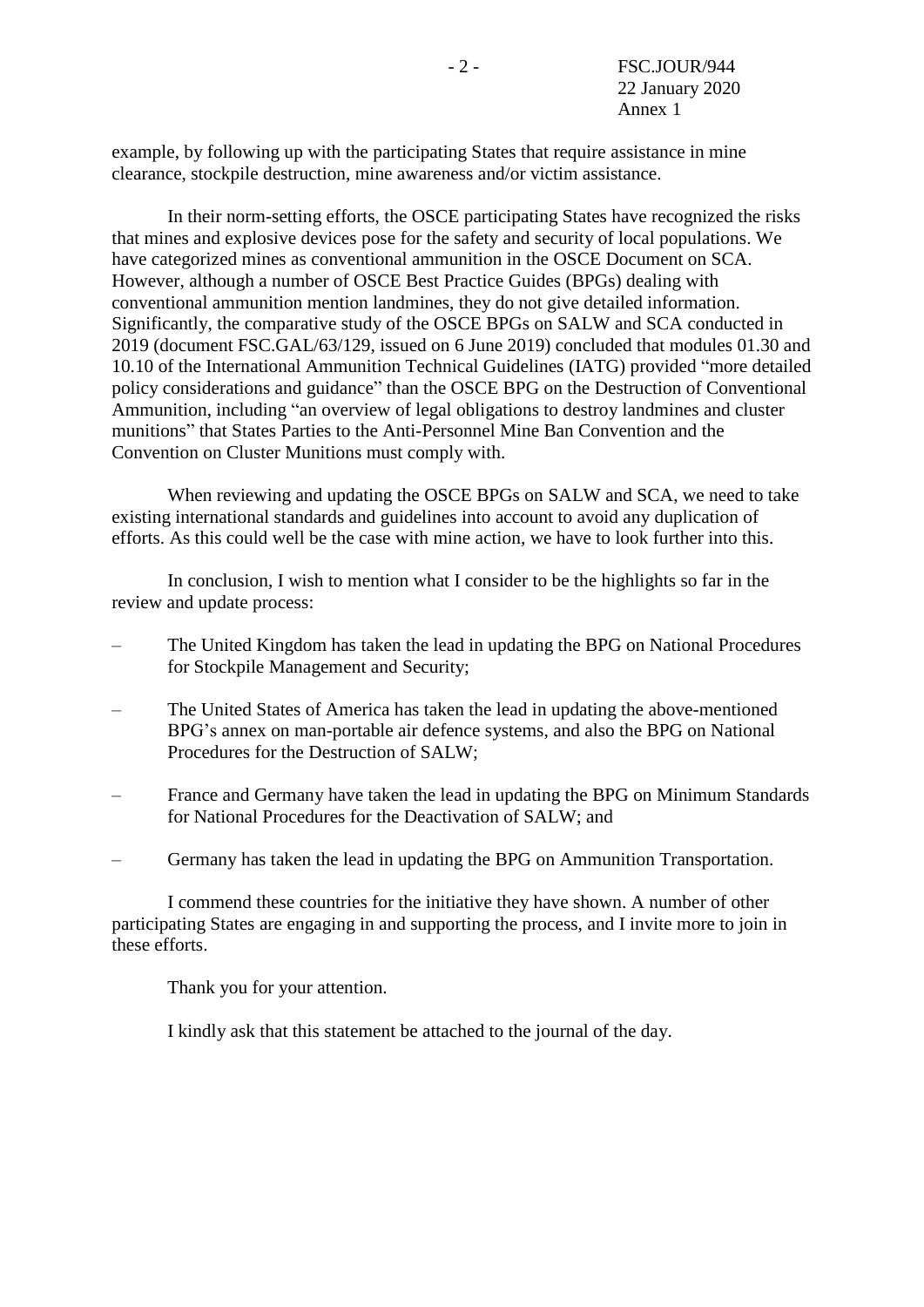

**Organization for Security and Co-operation in Europe** 22 January 2020 **Forum for Security Co-operation** Annex 2

FSC.JOUR/944

Original: ENGLISH

**938th Plenary Meeting** FSC Journal No. 944, Agenda item 3(b)

# **STATEMENT BY THE REPRESENTATIVE OF THE CONFLICT PREVENTION CENTRE**

Mr. Chairperson, Distinguished Ambassadors, Dear colleagues,

First, I would like to inform you that the call for applications for the Third edition of the training programme on "Conflict Prevention and Resolution through Arms Control, Disarmament and Non-Proliferation in the OSCE Area" under the OSCE Scholarship for Peace and Security was launched on 21 January 2020. I kindly invite you to share this information with your capitals, and to encourage young professionals – particularly young women – in your States to apply.

The aim of the training programme is to provide general orientation and knowledge about conflict prevention and resolution through arms control, disarmament and non-proliferation, and to help create equal opportunities for young professionals, particularly by strengthening young women's participation in policy-making, planning and implementation processes.

The training programme is a joint endeavour of the OSCE and the United Nations Office for Disarmament Affairs. The first and second editions of the training programme, conducted in 2018 and 2019, were both highly successful. In total, 144 young professionals from 46 OSCE participating States and 9 OSCE Partners for Co-operation have graduated from the programme so far. We are now looking forward to the third edition, which has been made possible by kind donations from Andorra, Germany and Switzerland and will be conducted from March to June 2020, with the in-person training taking place in Vienna from 4 to 8 May 2020.

More detailed information, as well as the application form, can be found at the following link: https://www.osce.org/event/osce-scholarship-peace-security-2020.

Applications from all 57 OSCE participating States and all 11 Partners for Co-operation are welcome and should be submitted by 9 February 2020.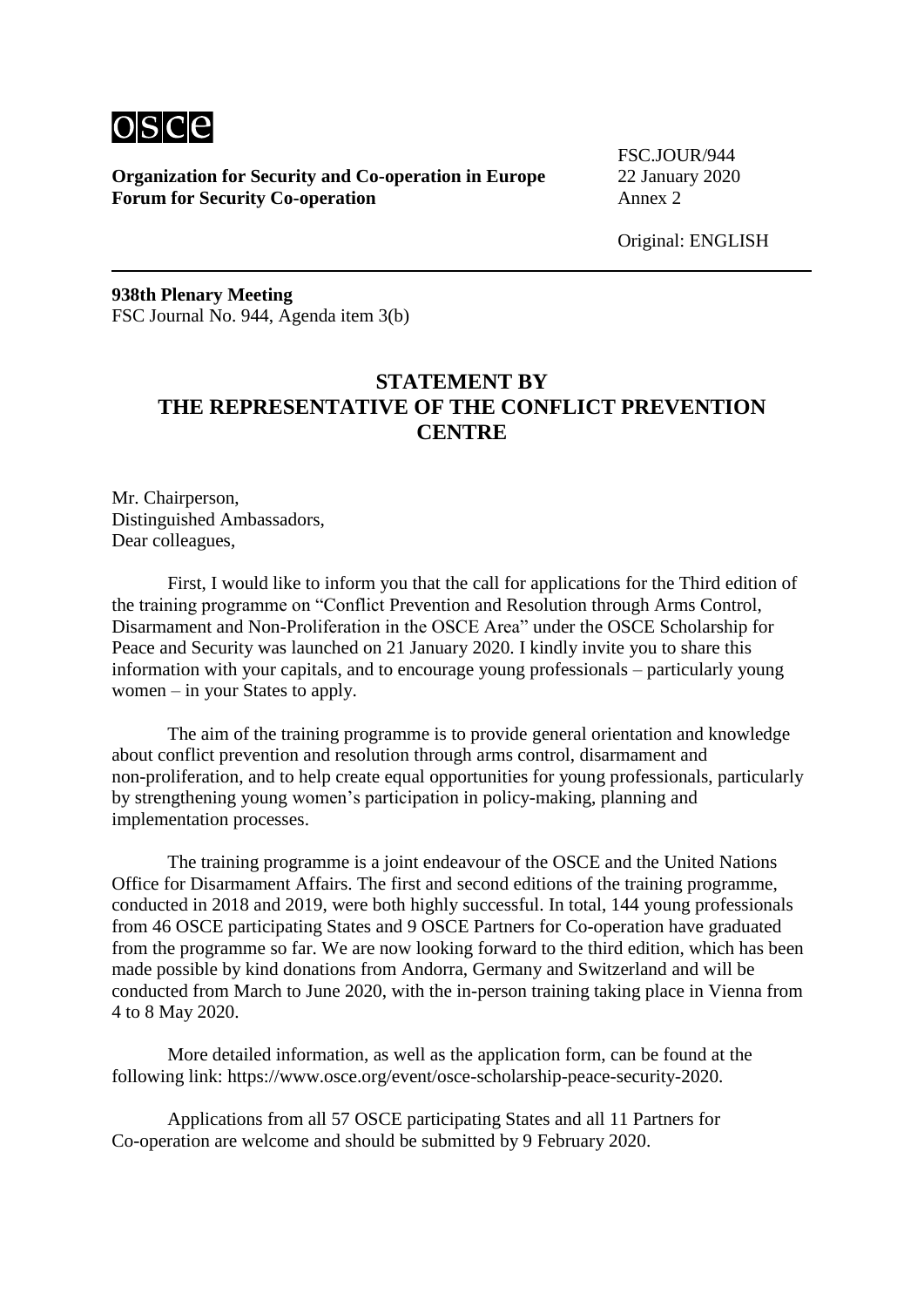- 2 - FSC.JOUR/944 22 January 2020 Annex 2

Second, I also wish to announce that a new fact sheet on the Forum for Security and Co-operation has recently been issued and is available on the OSCE's website. Please do not hesitate to share it. A printed version will be made available soon.

I kindly ask that this statement be attached to the journal of the day.

Thank you, Mr. Chairperson.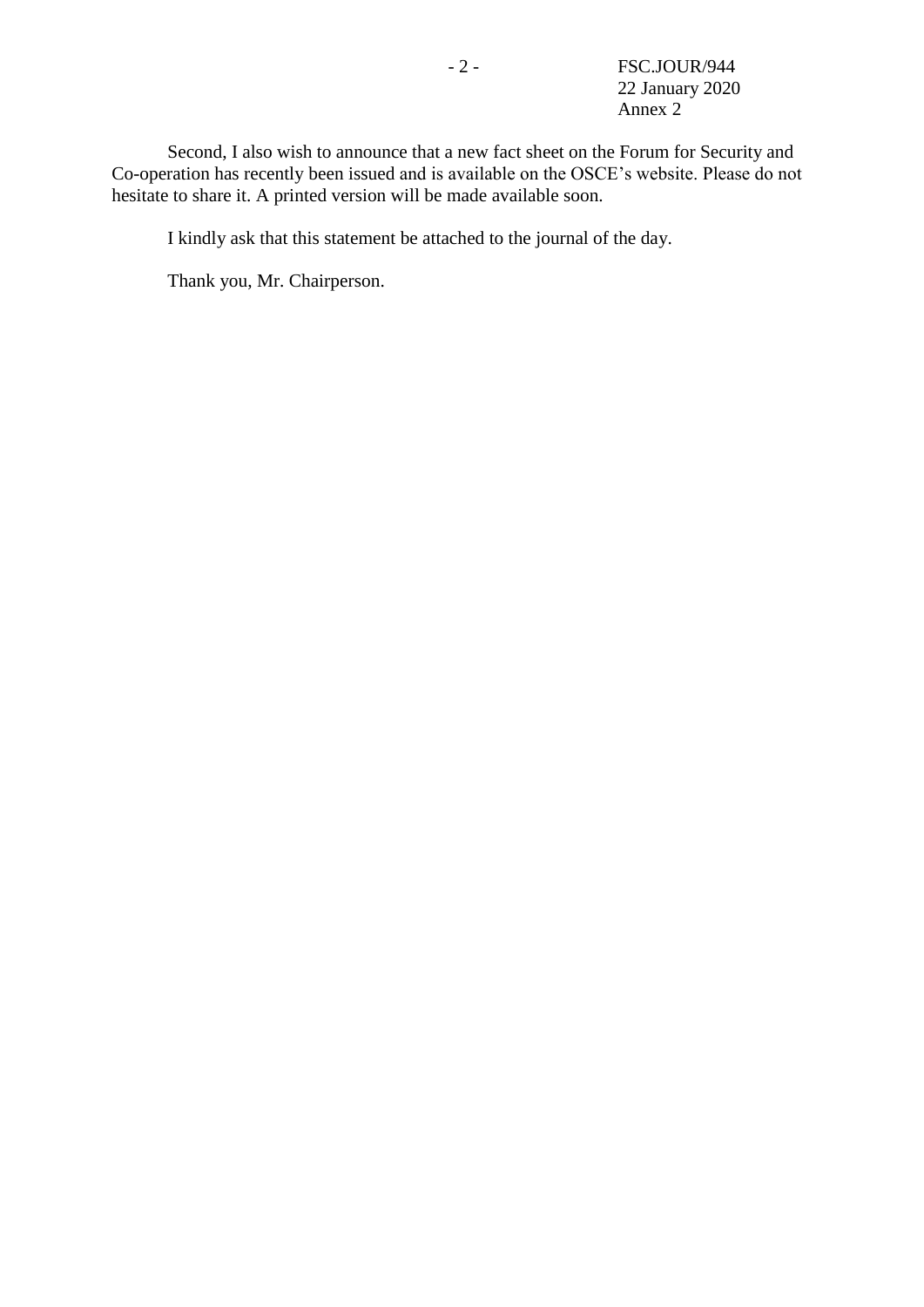FSC.JOUR/944 22 January 2020 Annex 2 Attachment

Original: ENGLISH

## **OSCE SCHOLARSHIP FOR PEACE AND SECURITY**

# **Training programme for young professionals on "Conflict Prevention and Resolution through Arms Control, Disarmament and Non-Proliferation in the OSCE Area"**

#### **Background**

The OSCE conducts, together with the United Nations Office for Disarmament Affairs (UNODA), with the support of the OSCE Scholarship for Peace and Security, a training programme for young professionals on "Conflict Prevention and Resolution through Arms Control, Disarmament and Non-Proliferation in the OSCE Area".

The first two editions of the training programme, which were held in 2018 and 2019, were highly successful. In view of the continued need to promote the participation of young professionals in arms control, disarmament and non-proliferation activities, the OSCE and UNODA are holding a Third Edition from 30 March to 7 June 2020.

A total of 100 young professionals from 50 OSCE participating States and 7<sup>1</sup> Partners for Co-operation took part in the 2019 edition of the training programme, including  $50$  participants<sup>2</sup> who attended the in-person training course in Vienna.

The OSCE Scholarship for Peace and Security received an OSCE Gender Champion Award in March 2019 in recognition of the training programme's focus on gender equality as a key element in conflict prevention and comprehensive security. In particular, the programme was recognized as an outstanding initiative that helped to strengthen the participation of young women in the security sector.

### **Objectives**

1

The training programme aims to provide general orientation and knowledge about conflict prevention and resolution through arms control, disarmament and non-proliferation, and contribute to help create equal opportunities for young professionals, particularly by

<sup>1</sup> Namely, Afghanistan, Australia, Egypt, Israel, Japan, Republic of Korea, Morocco and Tunisia.

<sup>2</sup> These participants were from Afghanistan, Albania, Armenia, Australia, Austria, Bosnia and Herzegovina, the Czech Republic, Egypt, Finland, France, Georgia, Germany, Greece, Ireland, Israel, Italy, Japan, Kazakhstan, Kyrgyzstan, Latvia, Mongolia, Morocco, North Macedonia, Poland, Portugal, the Republic of Moldova, Romania, the Russian Federation, Serbia, Slovakia, Slovenia, Switzerland, Tajikistan, Tunisia, Turkey, Ukraine, the United Kingdom and the United States of America.